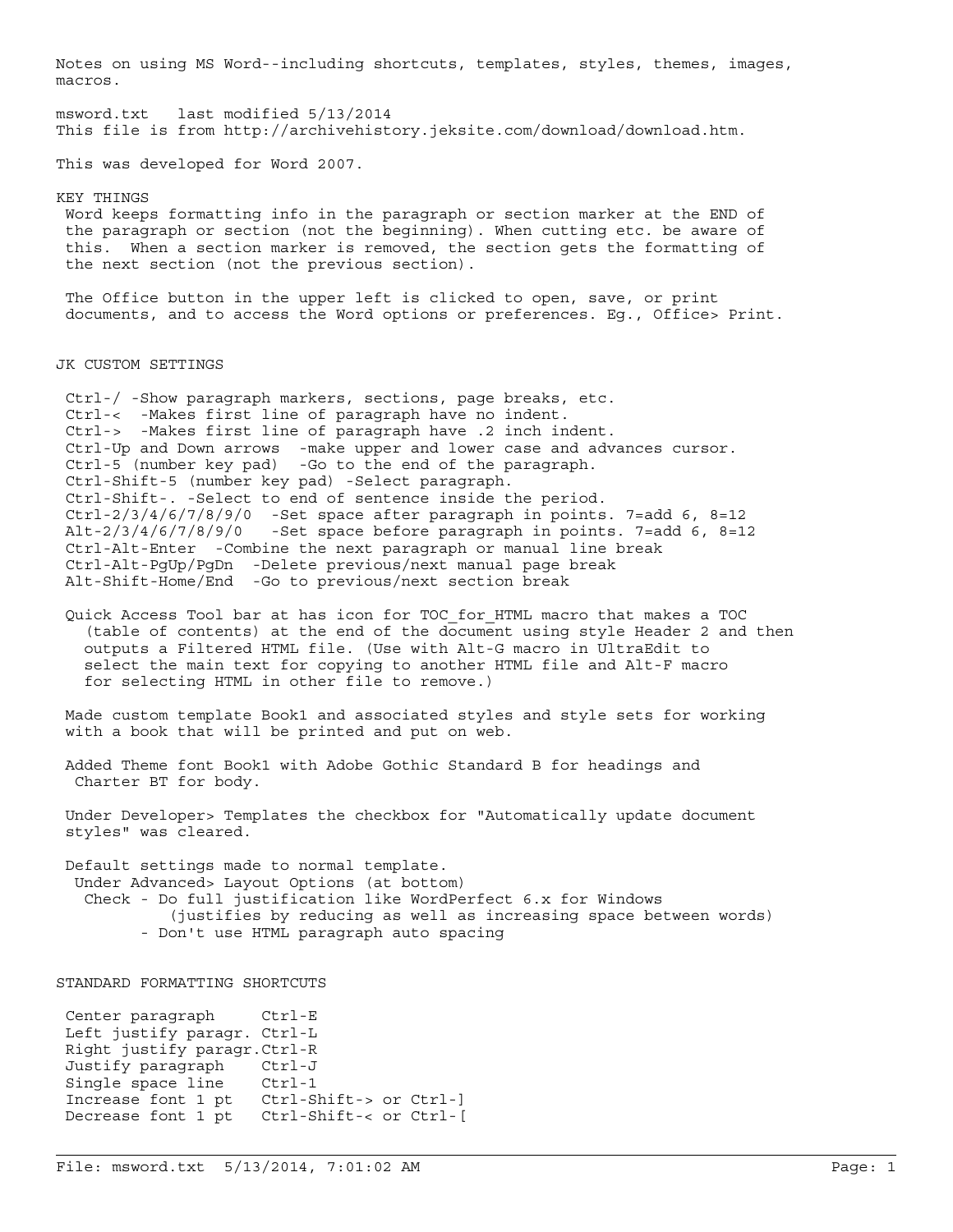Delete previous/next word Ctrl-Backspace/Delete Select next/prior paragraph Ctrl-Shift-Up/Down Arrow Nonbreaking hyphen Ctrl-Shift-Hyphen Nonbreaking space Ctrl-Shift-Space . . . Use nonbreaking spaces between periods Em dash Alt-Ctrl-Minus Sign on Keypad (parenthetical--no spaces) En dash (Ctrl-Minus Sign on Keypad<br>Manual line break (Shift-Enter (does not sta Shift-Enter (does not start new paragraph) Copyright symbol Alt-Ctrl-C Registered trademark Alt-Ctrl-R Ellipses (...) Alt-Ctrl-. (do not use for books) Underline words not spaces Ctrl-Shift-W Create hanging indent Ctrl-T Apply normal style Ctrl-Shift-N Apply heading style 1 Alt-Ctrl-1 same for 2, 3 etc. Force justification of the last line on a page Shift-Enter at end of line. Remove formatting (set to default Normal style): Home> Clear Formatting (button) or Home> Styles (lower right button)> Clear All Remove any manual modifications and reset to assigned style: select text, then Ctrl-SpaceBar Remove some paragraph formatting(e.g., lists, borders): Ctrl-Q

CONTROL SHORTCUTS

 Display codes for paragraphs, spaces, page breaks, index flags Home> Paragraph paragraph button Toggle display of formatting Shift-F1 Toggle display of table of contents and other field codes Alt-F9 Values such as page numbers do not display when codes display.

# LAYOUT AND FORMATTING

 Sections are used to define different layouts such as headers and footers. Section breaks are inserted with Page Layout> Breaks> Section Breaks. Section breaks can be seen with the draft view (View> Draft or icon on bottom right of window). Can delete sections from the draft view or with Replace (tap Special button for searching for sections). The layout settings in a section are determined by the section marker at the end of the section (rather than at the beginning).

 Styles are efficient to use and are particularly valuable when a document will be output to multiple formats (e.g., print and web) or may need to have formatting and/or font systematically changed.

 Layout and formatting are handled with 4 levels, templates, styles, style sets, and themes. The specifications for these are kept in separate files and the locations of the files are given later. By default, the specification files are kept separately for each user.

 Template - holds the initial default formatting settings for a document, including fonts, margins, styles, and macros. The system default template is normal.dotx (x if no macros in the template and .dotm if macros). Custom templates can be made. Templates are created, modified, etc. with the usual New or Open commands and then select the Template option in the right column. Even when a custom template is used, macros are available from the normal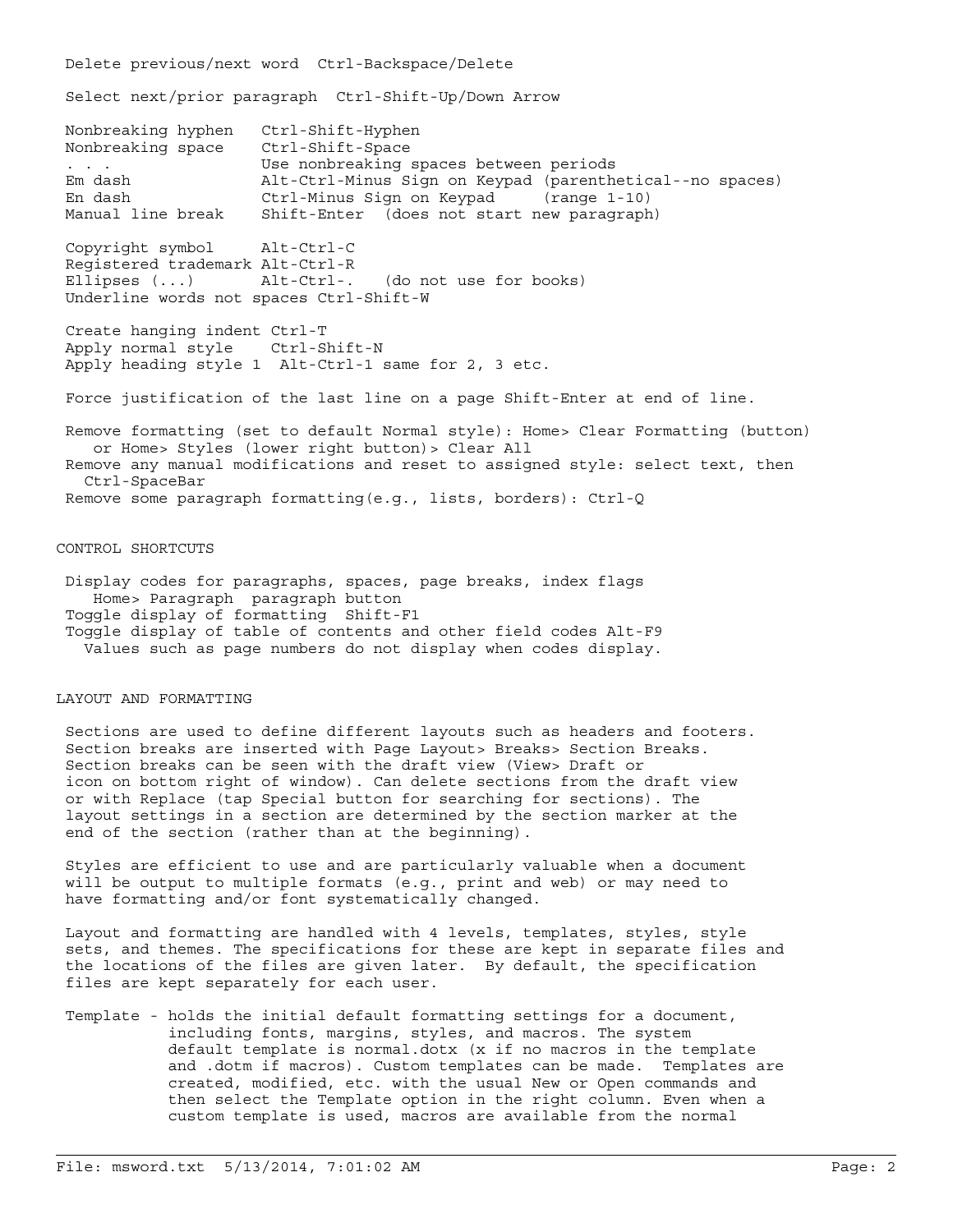template.

 Select a template for a new document with New>My Templates. Then select the relevant template and click Ok with the Document button checked.

 Styles - specify format properties (font size, line spacing, etc.) that are used together. By default there are built-in system styles for Normal for paragraphs, Heading 1, Heading 2, etc. The styles in the template at the time the document is created are copied to the document. The document styles are not updated automatically if the template styles are updated later. Custom styles can be made. Quick Styles are given as Icons under Home>Styles. Click a paragraph or select text and then click a Quick Style icon to apply the style. The built-in system styles cannot be deleted but can be modified.

> Custom styles can be made by modifying an existing style or creating a new style. Right click a Quick Style icon and select Modify to change a style. The change can be applied to just the document or to the original template that will apply to other new documents. A checkbox on the Modify dialog box determines that. For a new style, Home> Styles (lower right icon to show list)> New Style (icon at bottom

- NOTE: The font used with a style can be set to be fixed or can be set to use the font specified in themes. When selecting a font from the main style modification dialog box, the options at the top of the list with (Body) and (Heading) should be selected to have the font change as Themes and Fonts are changed. Selecting one of the other fixed fonts will make the font fixed and not variable.
- NOTE: Each modification of a style is kept as a separate style, which can quickly result in a lot of junk in the styles in a doc or template.
- Style Sets specify a group of styles that are used together -- and are displayed as Quick Style icons. Style Set specifications are not stored in the document or in templates. They are used by a specific user. The styles with specific format settings are stored in the document and template, but the Style Set definitions used to apply the styles are stored in a separate file on the computer.

 A given style (Normal, Heading 1, etc.) can have different settings in different style sets. The applicable style set is selected with Home>Change Styles> Style Sets. Word has various built-in Style Sets and custom ones can be added.

 Custom Style Sets are made by modifying the Styles as described above and then Home> Change Styles> Style Sets> Save as Quick Style Set. Give the Set a name. A Style Set can be revised by overwritting it. NOTE: changes to a Style Set must be written to the Style Set -- modifications to a Style are not automatically transferred to the Style Set specification file.

 Themes - Are sets of font types, colors, and graphics effects that can be applied to the styles in a document. These do not change the line spacing, fonts size, etc. Themes are selected and managed under Page Layout> Themes. Many themes come built-in. Custom themes can be developed. Separate buttons can be used to set fonts, colors, and effects. Then the Themes> Save Current Theme can be used to define a new theme. Themes can only be used with .docx files (not .doc).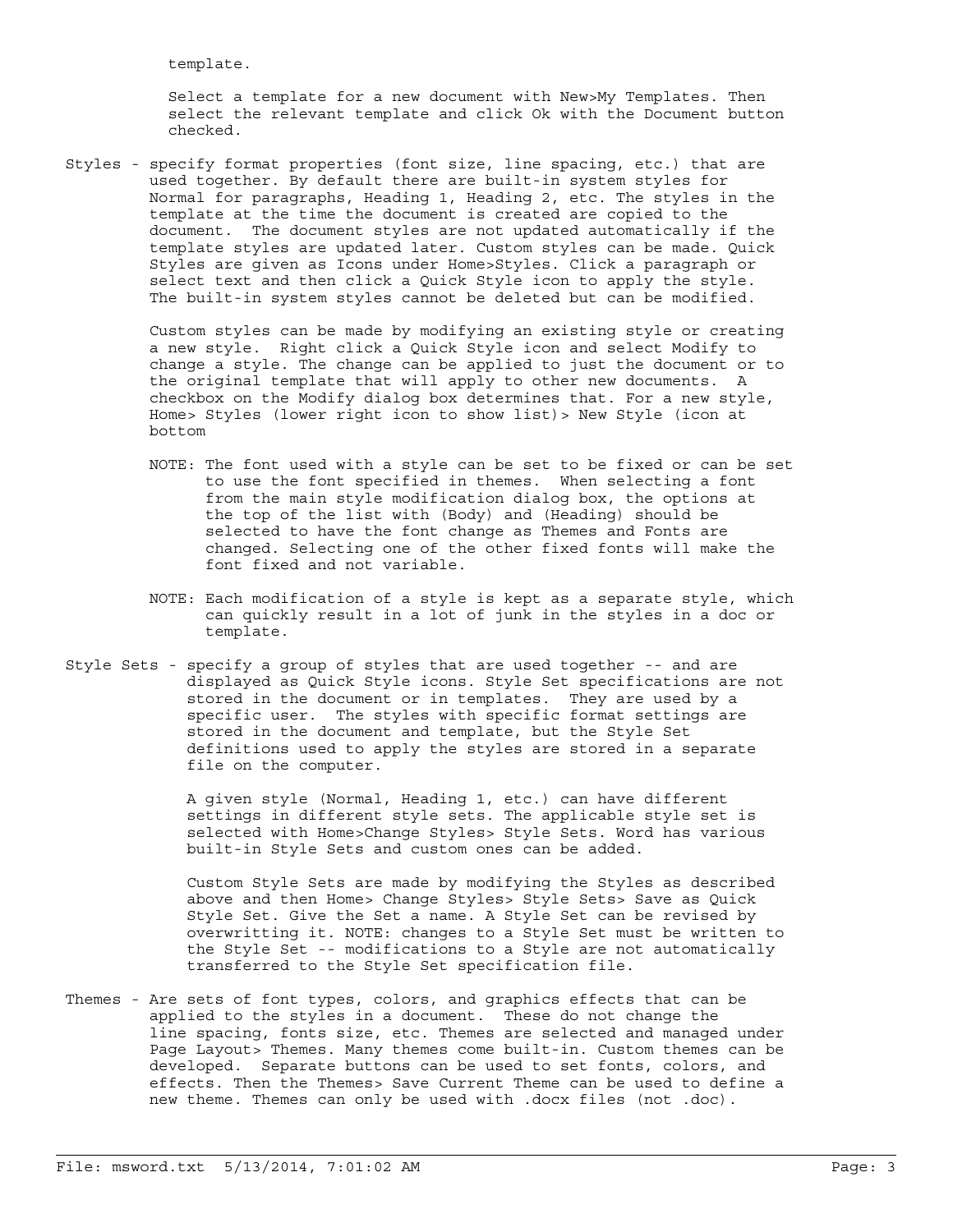A default Style Set and Theme can be assigned for a template that will be used for a new document. Click Home> Change Styles> Set As Default.

Attaching a different template and/or styles -

- The template and styles attached to a document can be changed with: - Developer> Templates. Then click the Attach button and select a template. To show the Developer tab, Office> Word Options> Popular> Show Developer tab in the Ribbon.
- The styles in the document need to be reset from the new template. Home> Change Styles> Style Sets> Reset to Quick Styles from Template.
- It is safest to specify a Style Set after the styles have been reset. Home> Change Styles> Style Sets>.
- The Theme also needs to be set. Layout> Themes.

 NOTE: under Developer> Templates the checkbox for "Automatically update document styles" should be clear.

- Headers and Footers To put a chapter heading or document title etc. in a header or footer, place the StyleRef field code at the location and assign it the style used for the heading etc. For a page, the previous text with that style will be entered at the field code. Double-click a header or footer to activate the Header & Footer Tools tab. Click the tab and then click Quick Parts> Field> StyleRef. Then select the relevant style from the list. The content of the field on a page will change if the previous text with that style changes.
- Hyphenation Hyphenation is handled under Page Layout> Hyphenation. The basic choices are to automatically hyphenate the entire document, or have no hyphenation, or to select an area of the document and manually hyphenate that area. The manual option shows each possible hyphenation and asks what you want to do. Setting no hyphenation does not remove the manual hyphens once assigned, but those can be removed by deleting them--either directly or with a search and replace (Home> Replace> Special> Optional Hypthen). Hyphenation can be controlled with Page Layout> Hyphenation> Hyphenation Options. Setting hyphenation zone to about .5 gives good results. The larger the zone, the fewer lines get hyphenated.
- Advanced Methods The order of Quick Style icons is set with Home> then click the lower right expansion icon, then click the bottom buttom for Manage Styles. The Recommended tab is used to set priorities to order diplay of Quick Style icons.

 The styles in a document can be set back to the styles in a template with Home> Change Styles> Style Sets> Reset to Quick Styles from Template.

 Styles and macros can be copied between templates and documents and/or deleted using the Organizer. Developer> Templates> Organizer. The files to be processed can be selected by clicking a Close File button and then clicking the resulting open file button.

 If a style is modified while editing document A and the change should be applied generally, save the modified style to the template. Save the Style Set also because that links the style to the Quick Style icons. Then to apply the style to existing document B, open document B and reset the styles from the template as described above.

HTML OUTPUT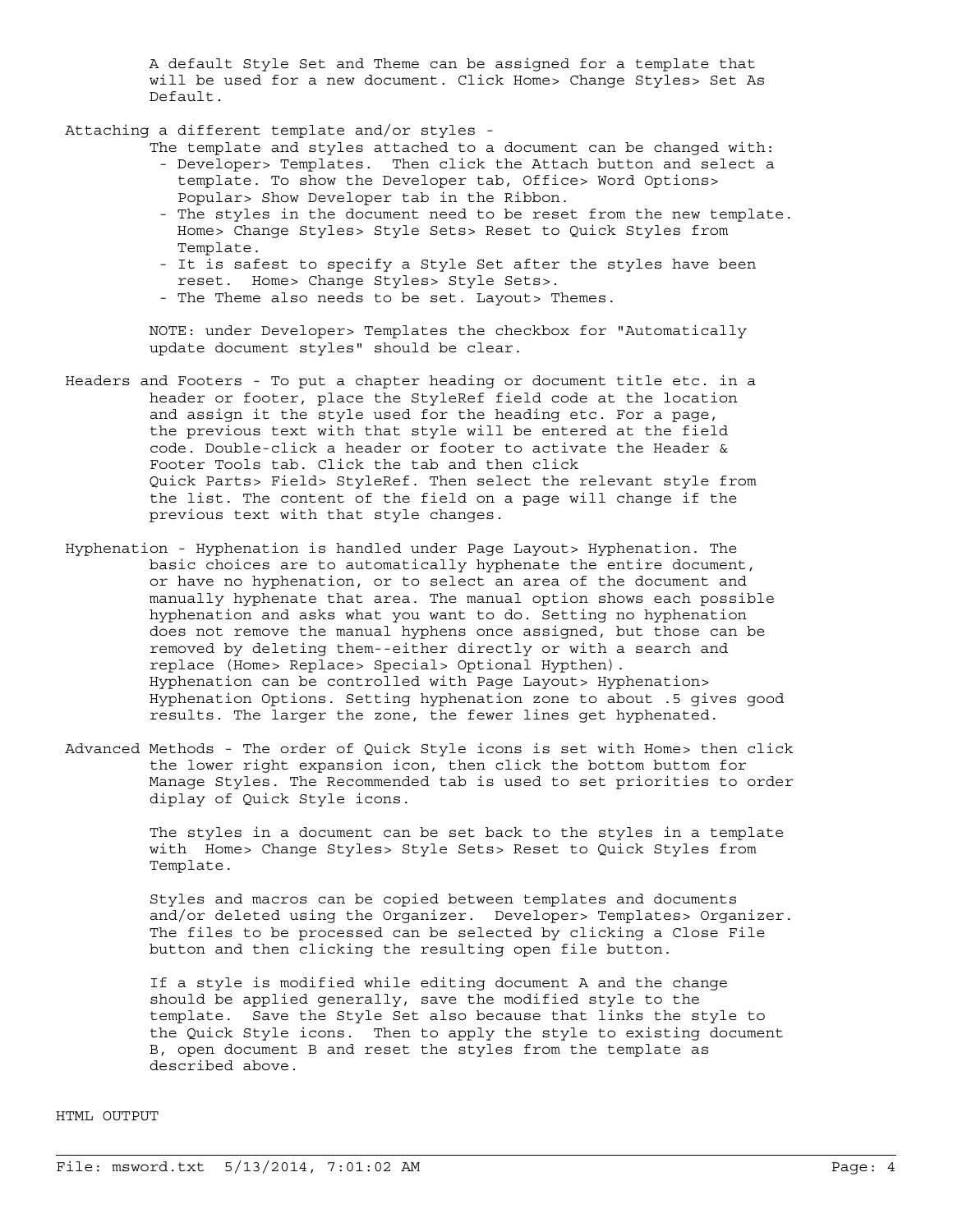The Filtered HTML output has the least amount of formatting and junk. Sections or parts of an HTML output file can be pasted into another HTML file and the styles defined in a CSS using the style names created in Word. NOTE that this is HTML and is not XHTML. It is by far easiest to make the web page HTML instead of trying to convert the Word HTML to XHTML.

 By default Word uses a Windows character set instead of UTF-8. Change the HTML character set with Office> Word Options> Advanced> Web Options (button at the bottom)>Encoding. Then set the encoding pick-list to Unicode (UTF-8). Do this to the normal template as described above to make it the default. Do NOT check the checkbox for "Always save Web pages in the default encoding." NOTE that the character set specified in the template is used even with existing documents -- apparently it is determined by the normal template and not stored in the document.

 Headers and footers are not put in the HTML output. But headers and footers are put in pdf output -- so headers can be used to make a title that will be put in a pdf output but not in HTML output for the same document. Make a header with Insert> Headers. When a header is open, Design> Different First Page can be checked to make the header only appear on the top of the first page.

#### HYPERLINKS

 Add hyperlinks by placing cursor at the location, then Insert> Hyperlink. Edit hyperlinks by Insert> Hyperlink while cursor is on the hyperlink. To make a link open in a new browser window, when creating or editing a hyperlink, click Target Frame button and then select New Window. (DO NOT set checkbox for Set as default for all hyperlinks. I had problems with that.) This adds  $\t t$  " blank" to the end of the hyperlink field and it gets converted to target= blank in the output HTML. Can do Alt-F9 to show fields and type or paste \t "\_blank" right into the field.

 A bookmark becomes an html link anchor in an output html file and can be used to link to a specific point in a document. A bookmark is made and inserted with Insert> Bookmark. The bookmark dialog box that comes up shows the defined bookmarks and can be used to add, delete, or go to bookmarks.

#### IMAGES

 Can Link or Insert images. The image is put at the location of the cursor when linked or inserted. Linked images are kept separate from the document and are not changed when the document is saved -- but the images must be kept in the specified location. Linked images have the link specified in filtered html output. Inserted images are reduced in size and put in a system defined separate folder when filtered html is made.

 Links have the full path specified by default rather than relative paths that are needed for making web pages. To get images linked with relative path, use a Word field and then reset the path. At the point in document for the picture, insert Includepicture field with Insert> Quick Parts> Field. Select Includepicture and check checkbox for "Data not stored with document." Then type in relative path to the image. e.g., ./imgs/test.jpg for file test.jpg in imgs subfolder of default folder. Note is ok to use / instead of \ for path. Use Alt-F9 to toggle between showing picture and codes. When document is saved, the full path will be inserted in the field. However, re-open the file and edit the path to reset it to the relative path (just type in the field). The relative path will stay after that. And the html output will nicely use the relative path. Check links for linked images with Office> Prepare> Edit Links to Files.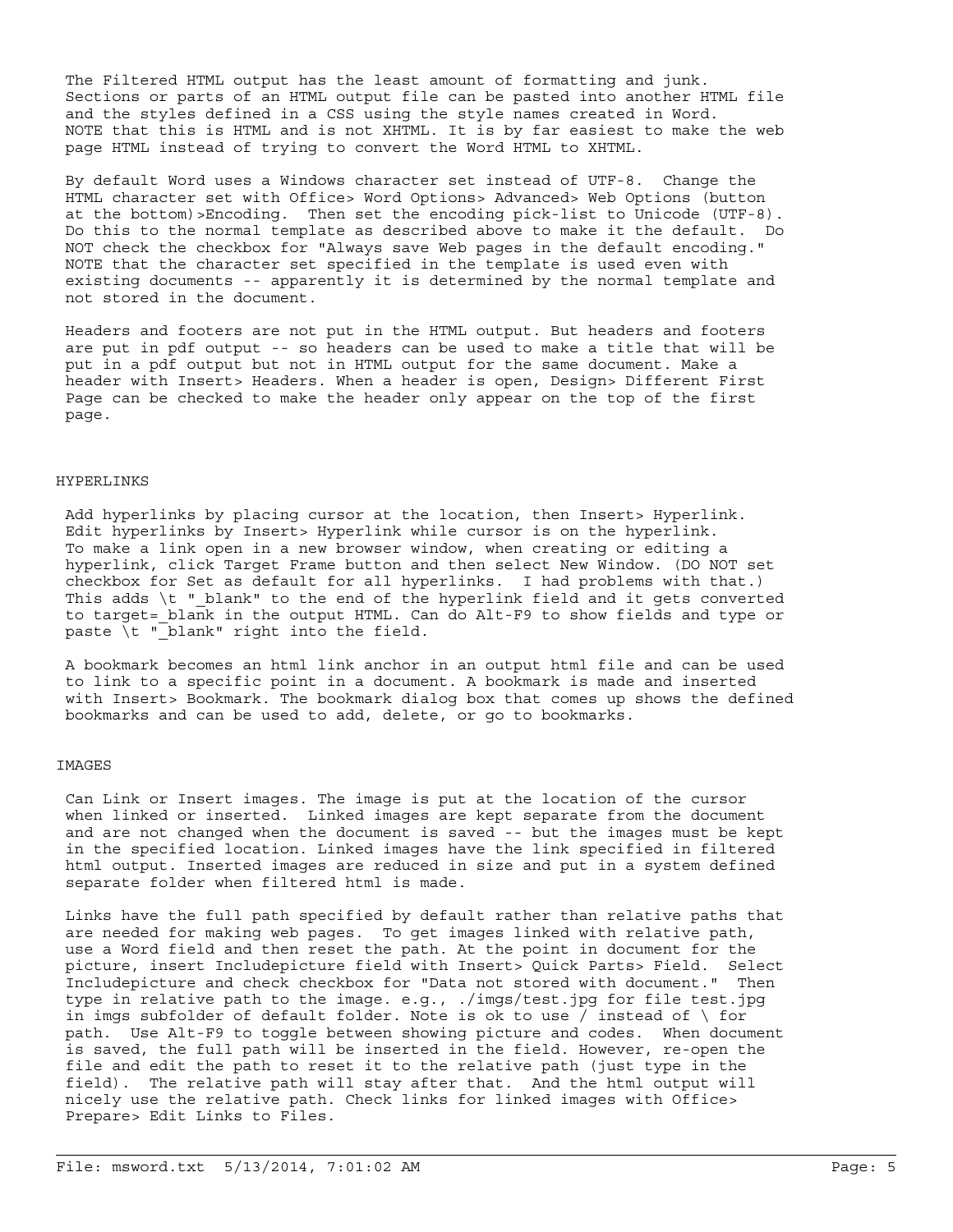Add Alt text to an image (used by search engines and when images are not displayed) by right-clicking on image, then Format Picture, then Alt Text. This will be included in output HTML but does not show in the Word field.

 If paragraph line spacing is set to Exactly, an image will be cutoff at the height of the line if the image is set to be In Line with Text. Use At Least or one of the other line space settings.

 To get images in text to look ok in html and in print, use 3 lines (paragraphs) before and after the image. Each paragraph is set to single space, no indent, and 0 points before and after. At the top make the 3rd line-paragraph have a border on top. On the bottom, make the first line-paragraph have a border on the bottom. The bottom 3 lines will be after the figure caption.

 By default Word compresses image files when they are saved. This reduces the resolution to 220 ppi or less. This can be turned off (or on) for an individual image, or for a document, or for the default for new documents. - for an individual image, click on one or more images to select them. A

- Pictures Tools tab wil appear, with a tool bar. On the left is a Compress Pictures button. Clicking it brings up a dialog box with an Options button. Click it and then clear or set the checkbox for compress on save.
- for a document, click the usual Save As and select the output type. On the dialog box for setting the folder and file name, click the Tools button on the lower right. This brings up the same dialog box as above, but it applies to the document.
- for the default for new documents, the template for the document needs to be changed. Typically this will be normal.dotm. Open this by clicking the usual Open file command and select Templates at the top. Open the template and go through the process above for Save As. This will apply to any file using the template.

 Clicking on an image adds the Picture Tools Format tab that allows placement and modification of the image. Position button allows changing postion of image and whether the image is placed relative to a paragraph, margin, page, or column. Positions> More Layout Options gives the most precise control, but may need to click one of the With Text Wrapping icons first to allow the layout options to be used (they may be greyed out until that is done). On the left are buttons to adjust the brightness or contrast of the image. The Absolute positions are measured related to the location where the cursor was when the picture was added. That location is shown with a small anchor icon that is displayed when the Home> Paragraph formatting display button has been clicked. The anchor can be dragged to a new location and also moves when the picture is moved by dragging. If a picture pops up on the wrong page, the anchor may need to be moved to the right page.

 NOTE: Modifying the contrast or brightness of an image in Word converts a grayscale image to a color image.

#### TOC -- TABLE OF CONTENTS

 Word can make a TOC from styles in the document or manually. Using styles is the most efficient, particularly when many revisions are expected. The specific styles that are included can be selected. The TOC can use hyperlinks rather than page numbers. Hyperlinks are needed for html output.

Place the cursor where the output TOC is wanted. Can be at the end of the doc.

 Reference> Table of Contents> Insert Table of Contents is the starting point for custom TOCs. Clear the checkbox for Show page numbers and check the checkbox for Use hyperlinks instead of page numbers. Click the Option button and select which styles to include in the TOC. Make the TOC Level column blank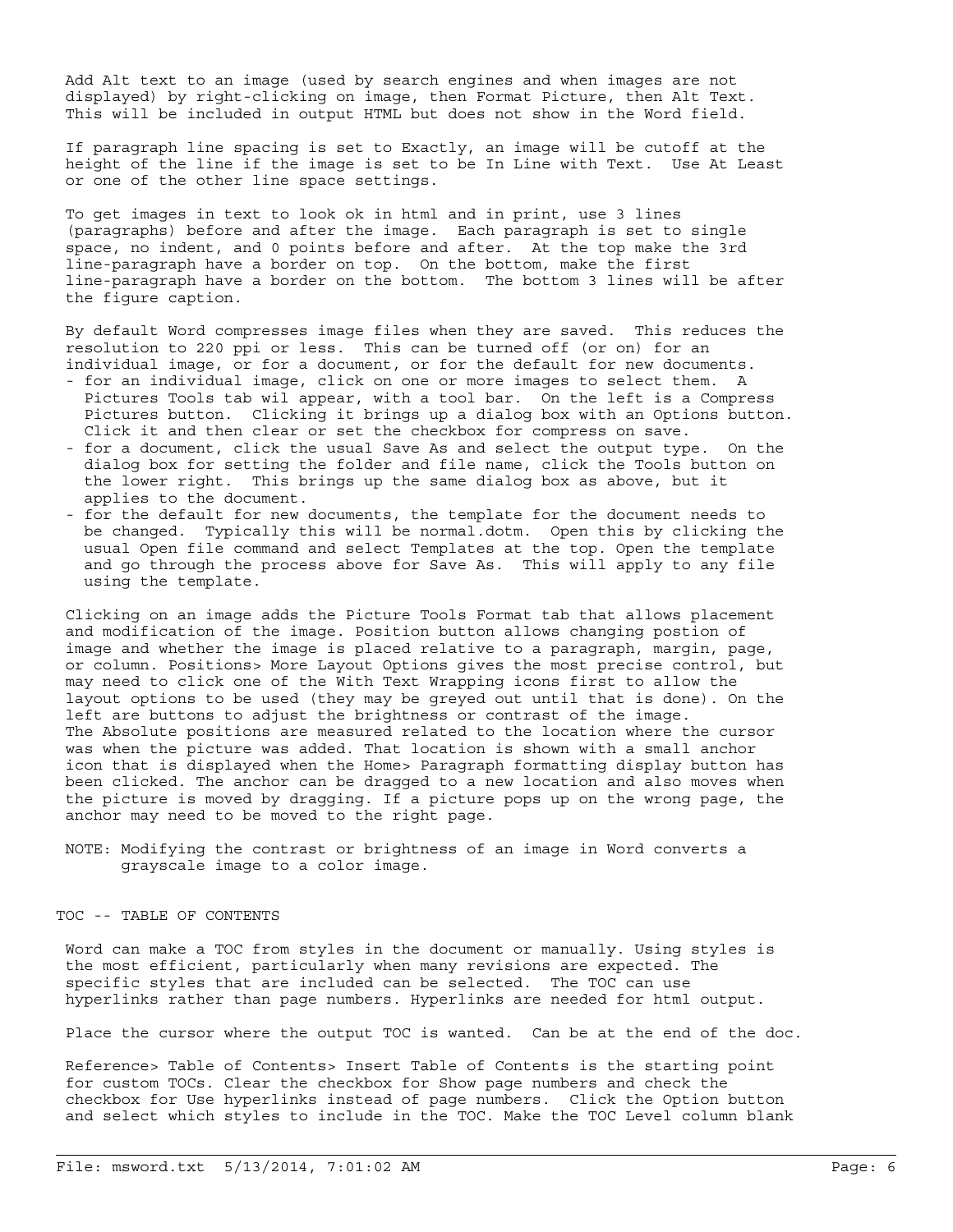to exclude a style and give it a number to include it. E.g. Heading 2 set to 1 makes a TOC of just the heading 2s. Click Ok and return to the main TOC dialog box.

 Make sure General Formats: From Template is selected. Other settings will cause the fonts to be specified for HTML output.

Reference> Update Table updates the TOC if changes have been made.

 With these settings, the TOC will be handled as HTML links in a Filtered HTML output file. NOTE that the actual codes identifying hyperlink targets in the TOC are changed each time a TOC is created or updated. If html is being pasted into another html file, the entire file must be updated if the TOC is updated.

INDEXES - handled under Reference tab. Markers shown with paragraphs above.

#### MISCELLANEOUS

 Word 2007 Home edition does not have all the fonts that come with the standard or professional versions of Word. Some of the fonts in Themes are not installed, such as Perpetua, Gill Sans MT, etc. These fonts are switched to something else when applied.

 =rand(12,10) typed into a Word document generates filler words for 12 paragraphs with 10 sentences per paragraph. This can be used to check formatting.

 Word 2007 does not run as an administrator by default. Sometimes it is necessary to run as an administrator to make changes such as removing add ins. To run as administrator (on a 64 bit Windows 7 system), go to C:\Program Files (x86)\Microsoft Office\Office12 and right-click on the file Winword.exe. Then select the option "RUN as administrator".

### FILE LOCATIONS AND CHANGING

 An easy way to delete, rename, or copy templates, style sets, or themes is to go to the Open or Save dialog box and right click on a file. The safest way to rename a file is to copy it with a new name and then delete the old file.

 The best practice is to make backup copies of custom templates, style sets, and themes.

 Templates (normal and custom) are in folder: C:\Users\user name\AppData\Roaming\Microsoft\Templates

 Style Sets (custom) are .dotx file in folder C:\Users\user name\AppData\Roaming\Microsoft\Quickstyles

 Themes (custom) are in folder C:\Users\user name\AppData\Roaming\Microsoft\Templates\Document Themes

## MACROS

Ctrl-Break (sometimes labelled as Pause) halts execution of a macro.

 Macros are stored in templates (normally normal.dotm) so custom macros are backed up when templates are backed up.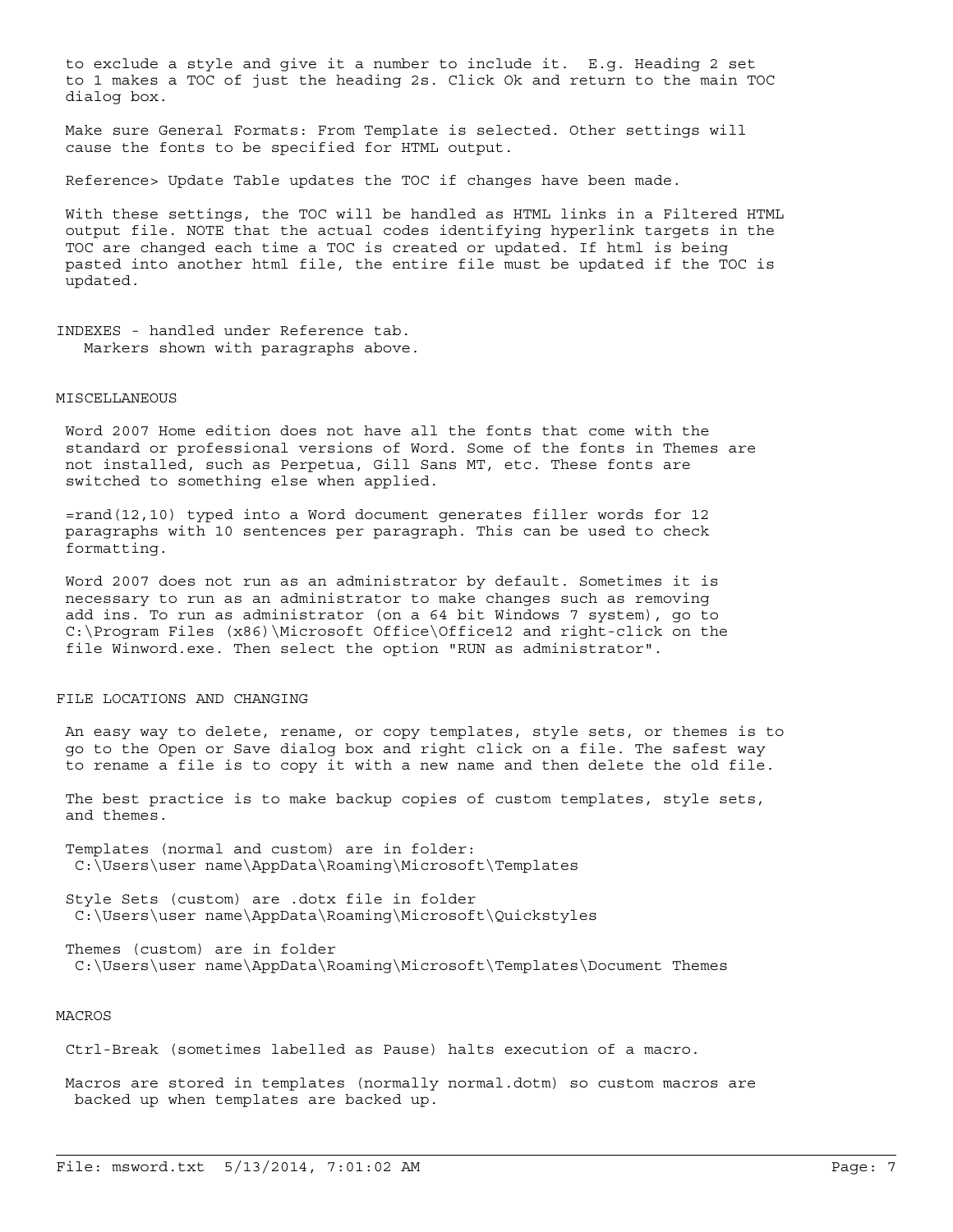```
 Easiest to work with macros under the Developer tab. Some macros can be made
 by recording keystrokes. Others require programming. The examples below are
 cases that require programming or are much easier with programming.
Keybaord shortcuts (hot-keys) can be assigned to macros from:
 Office> Word Options> Customize> Keyboard Shorcuts button. Then select Macros
 form the Categories in the left column. Select a macro from the right column
 and then assign a key combination.
DISPLAY DOCUMENT PATH AND NAME IN TITLE BAR
 To display the path and file name in the Word title bar (not just the file
 name), make a macro named AutoOpen and put the following command in it.
 This applies when an existing file is opened.
 ----------------------------------------------------------------
 ActiveDocument.ActiveWindow.Caption = ActiveDocument.FullName
 ----------------------------------------------------------------
SET SPACING BEFORE AND AFTER PARAGRAPH (efficient to set macros to hotkeys)
 To set the spacing after the current paragraph to 4 points, make a macro 
 with the following command.
 -----------------------------------------------------------------
 Selection.Paragraphs.SpaceBefore = 4
 -----------------------------------------------------------------
 To increase the spacing before the current paragraph by 6 points:
 ----------------------------------------------------------------- 
 Selection.Paragraphs.SpaceBefore = (Selection.Paragraphs.SpaceBefore) + 6
 -----------------------------------------------------------------
DELETE NEXT MANUAL PAGE BREAK 
 To remove the next manual page break and combine pages:
 ----------------------------------------------------------------- 
   With Selection.Find
      .Text = "\hat{m}^{\circ}p" .Replacement.Text = ""
       .Forward = True
       .Wrap = wdFindStop
      . Format = False
       .MatchCase = False
       .MatchWholeWord = False
       .MatchWildcards = False
       .MatchSoundsLike = False
       .MatchAllWordForms = False
       .Execute Replace:=wdReplaceOne
   End With
 ----------------------------------------------------------------
 To make it apply to the previous page break, instead of .Forward = True, use
   .Forward = False
SAVE AS IN MACRO
```
 Save As recorded in a macro hard codes the specific file name and path. To make the macro work with other files, need to change the macro programming to use the default active document name and path. The output file type is specified in the recorded macro, but the name of the output file needs to have the correct filename extension. An example of the programming for outputting a document to Filtered HTML is given below (adapted from example in Word help). NOTE this macro gives an error if the filename has not been defined yet, as when a new document has been created but not yet saved. The Word help gave other programming to handle that case, which is not implemented below.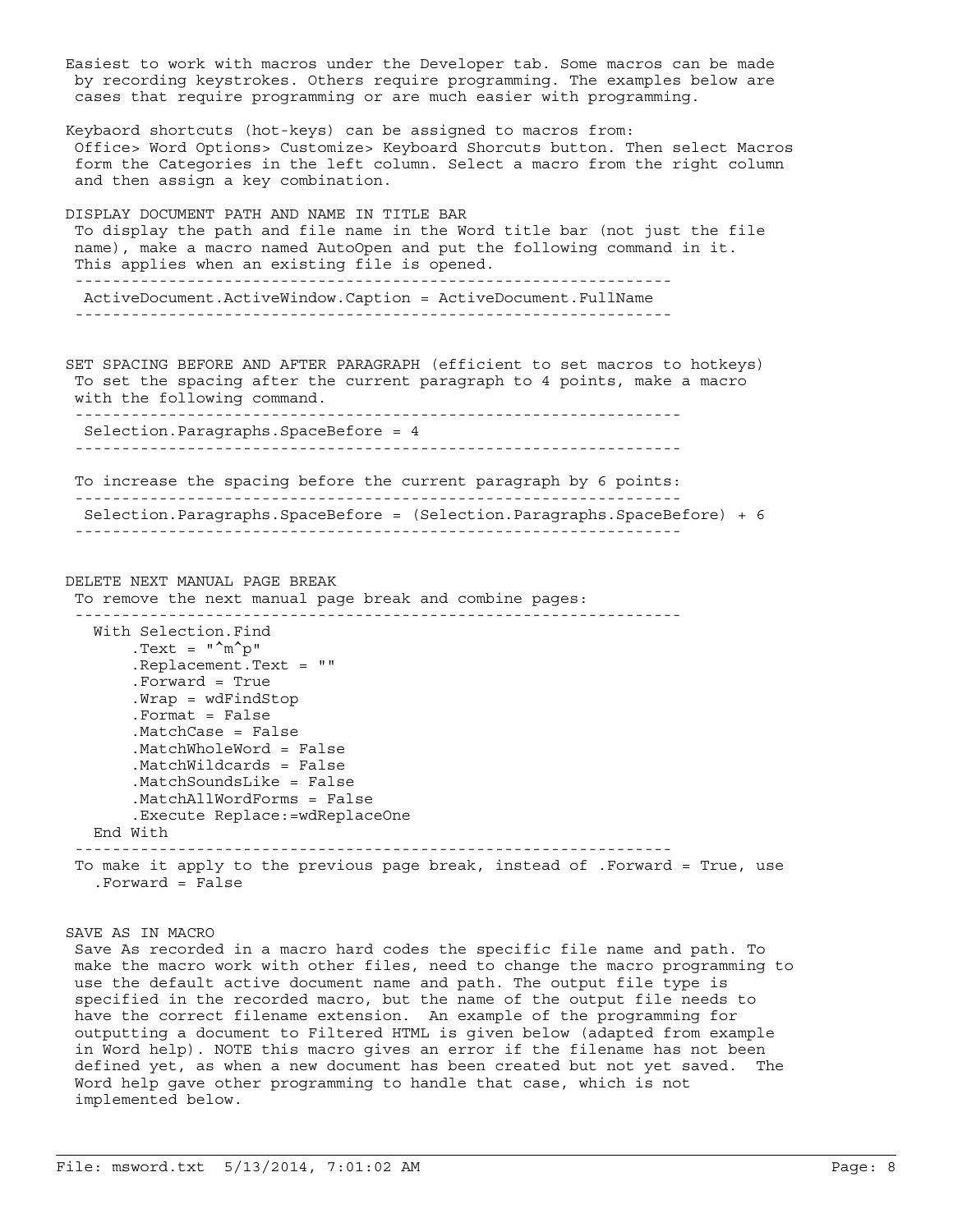```
 -----------------------------------------------------------------------------
  ' put current file name and path in a variable
  strDocName = ActiveDocument.FullName
  ' Strip off extension and add ".htm" extension
  intPos = InStrRev(strDocName, ".")
  strDocName = Left(strDocName, intPos - 1)
  strDocName = strDocName & ".htm"
  ' output filtered html file with new filename in same folder
  ActiveDocument.SaveAs FileName:=strDocName, FileFormat:= _
    wdFormatFilteredHTML, LockComments:=False, Password:="", AddToRecentFiles _
   :=True, WritePassword:="", ReadOnlyRecommended:=False, EmbedTrueTypeFonts
    :=False, SaveNativePictureFormat:=False, SaveFormsData:=False, _
    SaveAsAOCELetter:=False
                            -----------------------------------------------------------------------------
ACCEPT ALL REVISIONS THAT ARE DELETES
 -----------------------------------------------------------------------------
  ' When using change control, this goes through the entire document and accepts 
  ' all revisions that are deletes, but leaves any other revisions.
  Dim revdel As Revision
  For Each revdel In ActiveDocument.Revisions
     If revdel.Type = wdRevisionDelete Then
       revdel.Accept
     End If
 Next
 -----------------------------------------------------------------------------
TOC FROM HEADINGS
 Trying to make a macro that would make a TOC using only style Headings 2 did
 not work. The recorded macro appeared to be correct but it put all style
 heading levels in the TOC. Had to modify as below to get it to work (changes
 were UseHeadingStyles:=True, LowerHeadingLevel:=2, UpperHeadingLevel:=2) 
 -----------------------------------------------------------------------------
  ' make TOC with style heading 2 only and set as TOC level 1
  With ActiveDocument
     .TablesOfContents.Add Range:=Selection.Range, RightAlignPageNumbers:= _
       True, UseHeadingStyles:=True, LowerHeadingLevel:=2, _
       UpperHeadingLevel:=2, IncludePageNumbers:=False, _
       AddedStyles:="Heading 2,1", UseHyperlinks:=True, _
       HidePageNumbersInWeb:=True, UseOutlineLevels:=False
     .TablesOfContents(1).TabLeader = wdTabLeaderDots
     .TablesOfContents.Format = wdIndexIndent
  End With
 -----------------------------------------------------------------------------
REMOVE ALL USER ADDED STYLES
 ----------------------------------------------------------------------------- 
  For Each sty In ActiveDocument.Styles
  If sty.BuiltIn = False Then sty.Delete
 Next sty
 -----------------------------------------------------------------------------
COMBINE PARAGRAPHS OR LINES
 To combines paragraphs or lines separated with manual line breaks, the macro 
 finds next paragraph marker or manual line break, whichever is first, and 
 replaces it with a space.
 ----------------------------------------------------------------------------
```